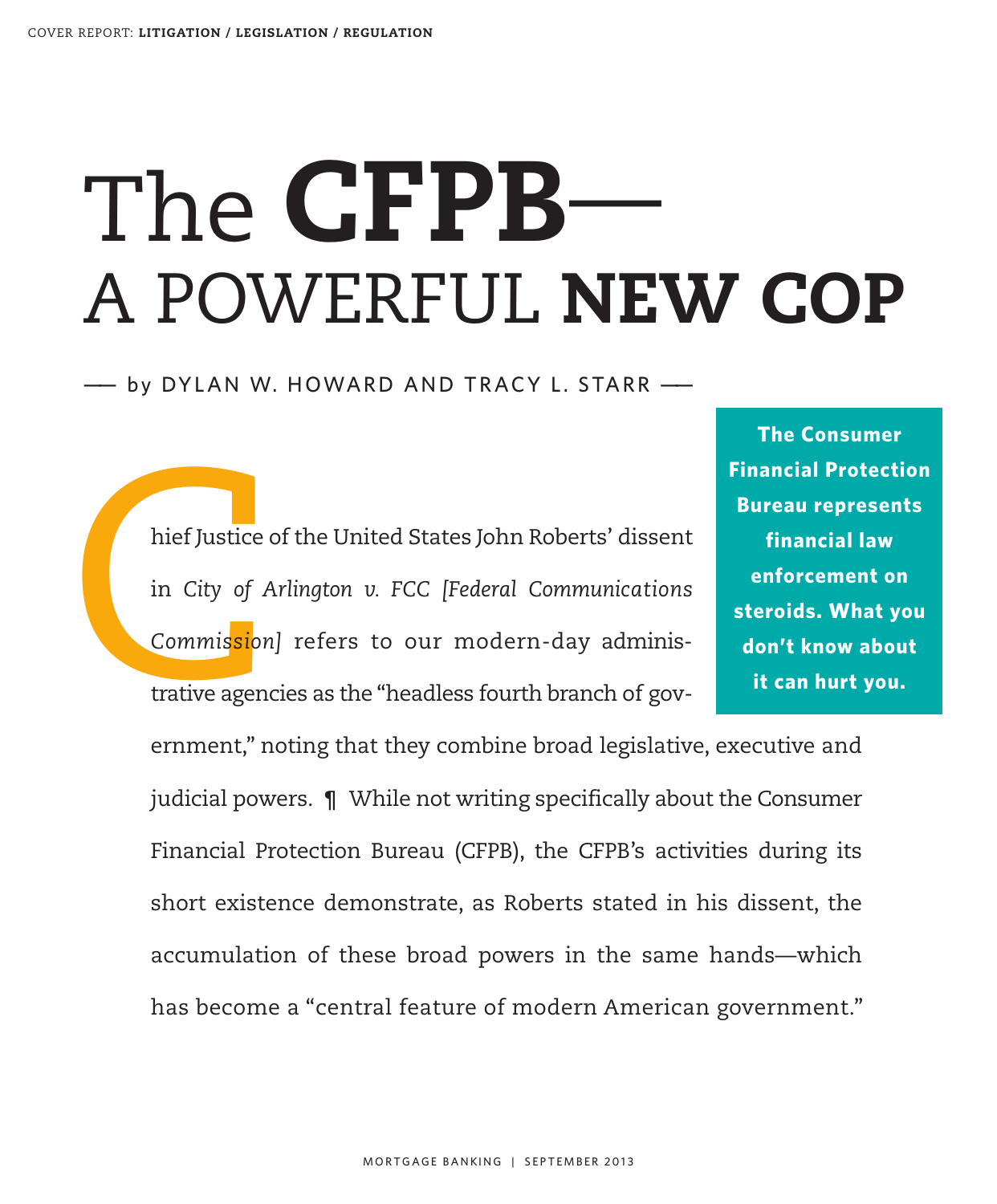# **Recent actions by the CFPB**

Although it just celebrated its second birthday, the CFPB has quickly established itself as an aggressive enforcer. Many of the regulatory and enforcement functions of other agencies have been transferred to the CFPB. Recent actions of note include the following.

### *Lawsuit over bonus for mortgage borrower upcharges*

On July 23, 2013, the CFPB sued a mortgage company and

two of its executive officers in Utah for awarding bigger quarterly bonuses to loan officers who led consumers to take out higher-interest mortgages after the practice was banned in 2011. According to the lawsuit, the company did not have a written policy about its program but the policy was shown in payroll records. The case was referred to the CFPB by investigators with the Utah Department of Commerce, Division of Real Estate.

# *Capital One Bank enforcement action for \$210 million*

The CFPB made its presence known in July 2012 with this recordsetting settlement against this cred-

it-card issuer for deceptively marketing add-on products, for failing to enact programs to prevent unfair and deceptive practices, and for what the CFPB termed unfair billing practices. The \$210 million includes \$150 million in refunds to affected customers including approximately 2 million customers who enrolled in the add-on products, and \$60 million in penalties paid to the CFPB.

The consent order also imposes ongoing substantial compliance obligations on Capital One. Capital One has further agreed to stop marketing any of the applicable add-on products until a compliance plan is submitted to and approved by the CFPB.

# *Discover Financial Services enforcement action for \$214 million*

The Capital One action was quickly followed by a \$214 million settlement with Discover as a result of an investigation initiated by the Federal Deposit Insurance Corporation (FDIC), which the CFPB joined in 2011.The joint investigation involved Discover's marketing of credit-card services, including use of scripts that failed to disclose material terms and conditions of credit-card protection products.

As restitution, \$200 million of the settlement will go to more than 3.5 million consumers. As part of the action, Discover has also agreed to submit a compliance plan to the CFPB and the FDIC that includes changes to its telemarketing practices, and to submit to an independent audit. It will also pay a \$14 million penalty—\$7 million of the penalty will be paid to the U.S. Treasury and the remaining \$7 million will be paid to the CFPB's Civil Penalty Fund.

# *American Express Companies enforcement action for \$85 million consumer restitution/\$27.5 million in civil penalties* Following these actions, the CFPB reached a settlement

with American Express Companies with respect to credit-card practices, including deceptive marketing and unlawful late fees allegedly committed by three American Express subsidiaries. This action was based on an investigation started by the FDIC and the Utah Department of Financial Institutions. Portions of the fine will be paid to various agencies including the CFPB, the FDIC, the Federal Reserve and the Office of the Comptroller of the Currency (OCC). The enforcement order also requires specific changes in the American Express subsidiaries' marketing

> and debt-collection policies, with compliance to be verified by independent auditors.

# *Criminal action*

As if these actions were not enough to make its presence known, the CFPB on May 7, 2013, teamed up with the Department of Justice (DOJ) to bring criminal charges against debt-relief companies for fraud and deception. Based upon referrals from the CFPB, DOJ charged New York–based Mission Settlement Agency, its owner and employees, with criminal conspiracy, mail fraud and wire fraud in an alleged scheme to obtain illegal fees for bogus debt-settlement serv-

ices. The owner and three employees were arrested in connection with this case, and two former employees have agreed to plead guilty. The CFPB has also filed parallel civil actions.

#### *Kickbacks to mortgage lenders*

In April 2013, the CFPB announced enforcement actions and proposed settlements to end improper kickbacks paid by mortgage insurers to mortgage lenders in exchange for business. The proposed orders imposed \$15 million in total penalties against Genworth Mortgage Insurance Corporation, United Guaranty Corporation, Radian Guaranty Inc. and Mortgage Guaranty Insurance Corporation (MGIC).

According to a CFPB press release, these companies received lucrative business referrals from lenders in exchange for kickbacks. In addition, these kickbacks were a "common practice in the years leading up to the financial crisis" and these four companies were "key players during that time," according to the CFPB press release. The Office of Inspector General (OIG) at the Department of Housing and Urban Development (HUD) initiated this investigation and in July 2011, HUD's authority was transferred to the CFPB.

In a May 2013 action, the CFPB fined a Texas home builder in connection with kickbacks it received for referring mortgage origination business. This settlement resolved violations of the Real Estate Settlement Procedures Act (RESPA) and the CFPB became aware of this conduct through a referral from the FDIC, which separately fined one of the banks involved.

# **Proposed regulations—in mortgage servicing**

These enforcement strategies are not simply of concern in their own right, but deserve attention specifically because the proposed rule amendments issued by the CFPB effective

**The CFPB has quickly established** itself as an aggressive enforcer.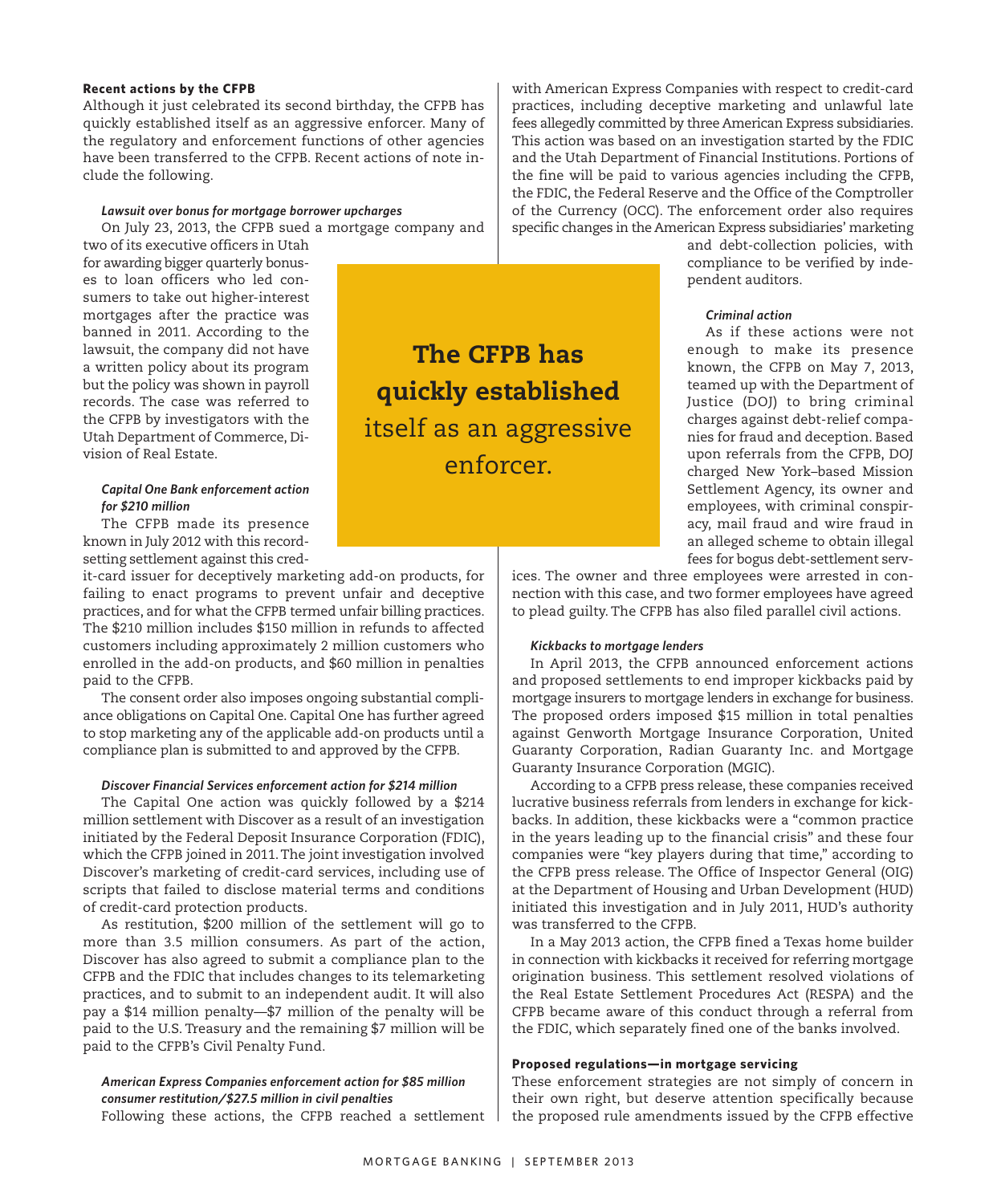Jan. 10, 2014, insert the agency into areas of banking and mortgage servicing where the government previously had little or no role.

One of the primary areas of concern involves the proposed revisions to the Real Estate Settlement Procedures Act and the Truth in Lending Act (TILA). These include dramatic new requirements for lenders/mortgage servicers faced with delinquent borrowers.

For example, after Jan. 10, mortgage servicers must establish or make a good faith effort to establish live contact with a borrower within the first 36 days of the borrower's delinquency and inform the borrower if loss-mitigation options are available. The servicer must then follow up with a clear and conspicuous written notice of available loss-mitigation options by the 45th day of a borrower's delinquency.

In addition, all non-exempt servicers must have in place specific procedures to ensure that every delinquent borrower is specifically assigned personnel with whom the borrower can communicate about the loss-mitigation process. Also, those servicers must make sure that the assigned personnel are available and have access to the borrower's complete record, including his/her payment history and all written information provided by the consumers with regard to loss mitigation.

Once a borrower is delinquent, the revised rules provide stringent new requirements for loss-mitigation procedures for mortgage loans secured by the borrower's principal residence. Once an application for loss mitigation is submitted, the lender is generally required to acknowledge receipt in writing

within five days. When a complete loss-mitigation application is received more than 37 days before a foreclosure sale, the servicer is given 30 days to evaluate the application for all loss-mitigation options and to provide a written decision to the borrower providing an explanation for any denial.

The new rules do not provide specific criteria for loss-mitigation review, but do require servicers to have in place policies reasonably designed to allow the proper evaluation of borrowers for loss mitigation pursuant to the requirements of the owners or investors in the mortgage loan.

If a borrower submits a complete

loss-mitigation application at least 90 days prior to a foreclosure sale (or at any time when a foreclosure has not been scheduled), and a loan modification is denied, the borrower is provided with additional rights to appeal the denial.

The appeal must be conducted by separate personnel independent from those who evaluated the initial application. Within 30 days of an appeal, the servicer must notify the consumer of its decision on the appeal and must then give the borrower at least 14 days to accept or reject any offer made at that point.

The new rule also targets "dual tracking"—the previously common occurrence where a servicer evaluates a borrower for loss mitigation while it prepares to foreclose.

As of Jan. 10, a servicer will not be permitted to foreclose until a mortgage loan is more than 120 days delinquent.Then, if the borrower submits a complete loss-mitigation application before the servicer has initiated foreclosure, the servicer may not initiate foreclosure unless it 1) informs the borrower that he/she is not eligible for loss mitigation and any appeals have been exhausted; 2) the borrower rejects all loss-mitigation offers; or 3) a borrower accepts a loss-mitigation offer but fails to comply with its terms. If a complete loss-mitigation application is submitted after foreclosure has been commenced but more than 37 days before an actual sale, the servicer is not permitted to conduct a sale or move for a foreclosure judgment until one of the above referenced conditions has been met.

# **Oversight of other mortgage-related practices**

Another area of CFPB oversight that is being greatly expanded involves debt collection. On July 10, 2013, the CFPB made it clear that all debt collectors subject to its jurisdiction must ensure they are not engaging in any unfair, deceptive or abusive acts or practices (UDAAP) in connection with debtcollection activities.

The Fair Debt Collection Practices Act (FDCPA) generally applies to third-party debt collectors such as collection agencies, and the CFPB now has imposed the requirements of the FDCPA on creditors or first-party debt collectors. In so doing, the CFPB described the acts and practices that it regarded as UDAAPs, including charging additional amounts not expressly authorized by the agreement creating the debt or permitted by law;

revealing the consumer's debt without consent; and misrepresenting that a debt-collection communication is from an attorney.

Other examples of areas subject to investigation by the CFPB include qualifications and screening standards for loan originators (including ethics, education and financial responsibility requirements); the prohibition of incentives to loan originators for steering borrowers to more expensive loans; the prohibition both of contractual rights waivers and of mandatory arbitration provisions; and servicer policies with regard to escrow accounts, force-placed insurance and borrower communication, including

monthly mortgage statements.

The CFPB indicates that it understands the extent of the necessary revisions to mortgage bankers' systems and policies necessary to comply with these new rules. It further states that it will work to help the industry achieve implementation on a timely basis. Nevertheless, the CFPB maintains the right to examine and enforce servicers' and originators' compliance with these extensive new rules as of the effective date.

# **CFPB's complaint and investigative process**

In addition to its broad substantive mandate, the CFPB has implemented a specific complaint process that will certainly affect the way financial institutions do business. The CFPB

**primary** areas of concern involves the proposed revisions to RESPA and TILA.

**One of the**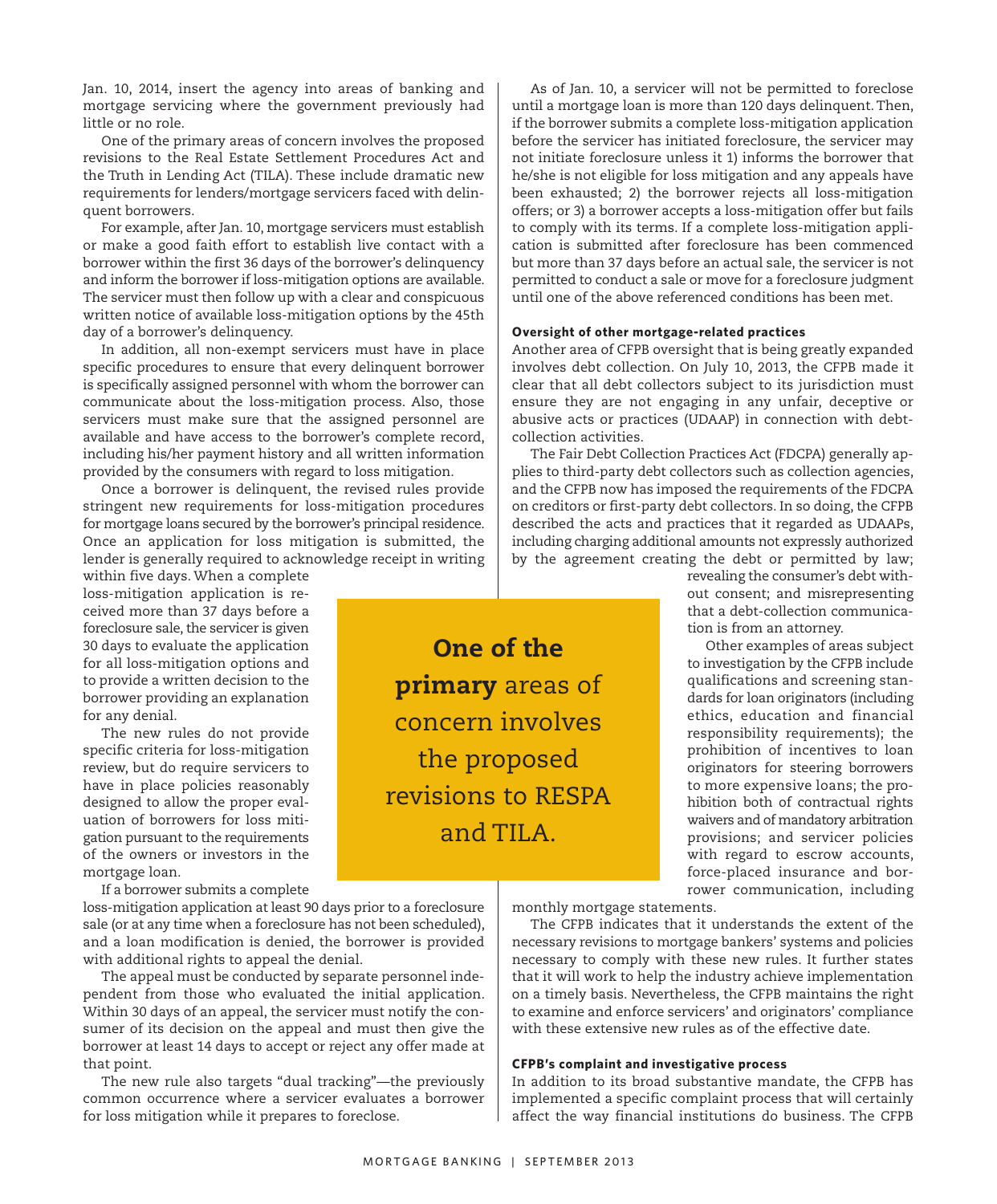created a centralized website where consumers can log complaints directly with the agency, making it extraordinarily easy for consumers to voice their concerns.

Since July 2011, the CFPB has launched complaint channels for many types of financial products and, to date, consumers can use the website to file complaints related to mortgages, banking accounts and banking services, credit cards, credit reporting, debt collection, money transfers, student loans and vehicle or consumer loans.

The CFPB divided the complaint process into six stages.The

initial section, titled "complaint submission," requests a narrative from the consumer describing the concern, his/her desired resolution and specific details on the financial product or service at issue. Consumers receive email updates and can log in to track the status of a complaint.

The narrative information provided by consumers, however, will not be made public until the CFPB has carefully reviewed the privacy risks of making such information public.To that end, the CFPB reports that it is considering ways to give submitting consumers a meaningful choice of narrative disclosure options.

Once a complaint is received, the CFPB forwards the complaint to the company and works with the com-

pany to get a response (see www.consumerfinance.gov/ complaint). The company is then tasked with reviewing the complaint, communicating with the consumer and reporting back about the steps taken to address the complaint.

The CFPB notifies the consumer when the company submits a written response to the complaint, and allows consumers the opportunity to review the submission and provide feedback. Responsive company narratives—like the consumer complaint narratives—will not be published by the CFPB.

The CFPB's investigative, pre-adjudication process is modeled on the procedures of other law-enforcement agencies, specifically the Federal Trade Commission (FTC) and the Securities and Exchange Commission (SEC). The CFPB has significant discretion to determine whether and when to open an investigation, but only the assistant director or any deputy assistant director of the Office of Enforcement has the actual authority to open an investigation.

Similarly, only the director, the assistant director of the Office of Enforcement and the deputy assistant directors of the Office of Enforcement are authorized to issue civil investigative demands (CIDs) for documentary material, tangible things, written reports, answers to questions or oral testimony. These demands may be enforced in federal district court.

The CFPB's investigators may conduct investigational hearings pursuant to CIDs for oral testimony and, after notice of what conduct is at the root of the alleged violation and the applicable provisions of law, may compel information and testimony from individuals.

A company must decide within 20 days whether it intends to comply with the CID.Time frames to provide a complete written notification period and can differ depending on the scope of information requested in the CID.While extensions are generally disfavored, the assistant director of the Office of Enforcement has the authority to grant an extension for good cause. A response to a CID should be done with care, as submissions

must be made under oath and the information contained therein may become evidence in any subsequent enforcement action. While there are limitations to a responding company's ability to withhold information on the basis of privilege, a respondent

response, however, are generally longer than the initial 20-day

may file a petition for an order modifying or setting aside a CID.

The responding company may also obtain copies of or access to documents or testimony relied upon by the CFPB in the investigation. Upon submission of a complete response, the Assistant Director negotiates and approves the terms of compliance with a CID.

Ultimately, a complaint is resolved in one of three ways. The assistant director may close the investigation when the facts indicate an enforcement action is not necessary or warranted. If the bureau determines that the facts warrant further action, an enforcement action may be filed in federal or state court or through administra-

tive proceedings. The CFPB also has the option to refer investigations to other federal, state or foreign government agencies for further investigation or action.

The management of the investigative process by the financial institution at issue can mean the difference between dismissal of the consumer complaint and an enforcement action. The response must be both timely and effective.Thus, upon receipt of a complaint from the CFPB, financial institutions are advised to promptly conduct an internal investigation regarding the circumstances of the complaint and a legal review of and response to the CID.

Anyone unfortunate enough to receive a CID from the CFPB should read the CFPB's Sept. 20, 2012, decision in response to the motion to modify or set aside the large CID served on PHH Corporation, a mortgage services provider.The CFPB's decision denied the motion and made it very clear that the CFPB regards itself as having very broad investigative powers, including the power to ask for materials dating back as far as 17 years—even though the applicable statute of limitations was only three years.

The decision also emphasized the importance of CID recipients participating in "meet and confer" sessions with the staff on narrowing the scope of the requests, including the importance of a recipient making its information technology (IT) personnel available in those sessions. The CFPB also made clear that a burden argument must be specific and detailed on cost and time. The CFPB also was not receptive to requests to extend the deadline for compliance. Finally, companies considering motions to limit should also factor in the fact that their motion and any resulting order may become publicly available.

**Companies considering motions** to limit should also factor in the fact that their motion and any resulting order may become publicly available.